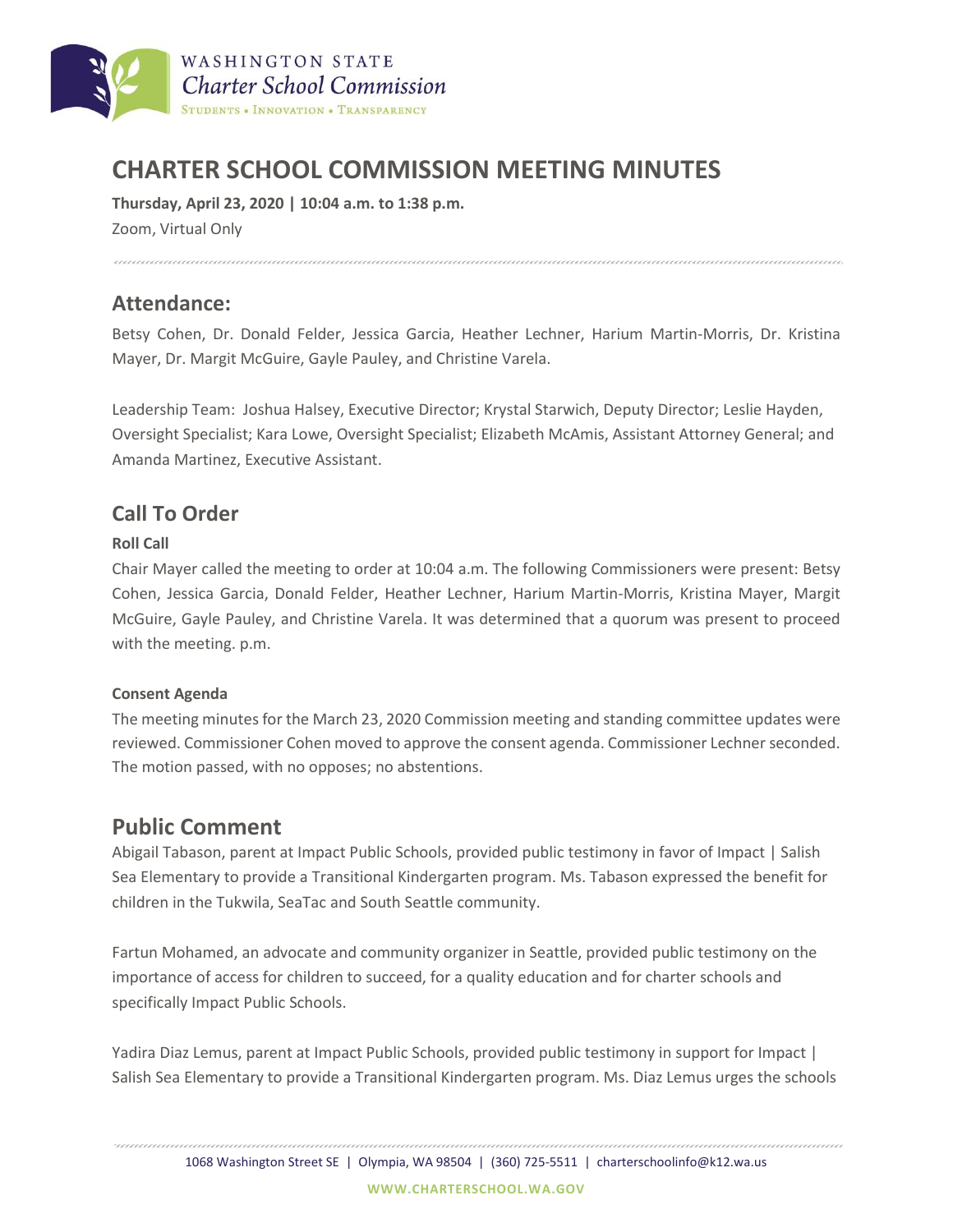to provide free Transitional Kindergarten programs like the surrounding districts are doing and thanked the Commission for approving the school.

### **Chair Report**

#### **Commissioner Appointment Updates**

Chair Mayer provided an update on Commissioner appointments. Commissioners Williams and Sundquist have completed their service on the Commission. Commissioner Grimm has been reappointed and will continue to serve.

Christine Varela has been appointed and joined for her first Commission Meeting. Chair Mayer introduced Commissioner Varela to the Commission.

Chair Mayer also provided updates on the empty Commissioner seats. Chris Korsmo has completed the paperwork and will be appointed for the May Commission meeting.

#### **Standing Committee Assignment Consideration**

Chair Mayer provided an overview of updated standing committee assignments with new Commissioners joining. Commissioner McGuire moves to adopt the standing committee assignments. Commissioner Cohen seconded. The motion passed, with no opposes; no abstentions.

# **Executive Director Report**

#### **General Updates**

Executive Director Halsey provided COVID-19 updates. Commission continues to work with the currently operating and planning year schools to provide guidance and be a resource during this time. Executive Director Halsey is in direct contact with Office of Superintendent of Public Instruction (OSPI) and Superintendent Rekydal to receive updates in real time. Executive Director Halsey expressed his pride for the schools on their ability to quickly change their educational models to a blended approach and continue learning for the students.

Executive Director Halsey provided an update on the four planning year schools. The Oversight Team has been conducting monthly meetings and onboarding learning sessions for these schools. They are all on track to open on time at this point.

Deputy Director Starwich provided an update on the New Charter School Application process. The spring cycle will begin capacity interview and public forums in the upcoming month. Commissioners are encouraged to attend the virtual evening public forums. The fall New Charter School Application has been released on April 1, 2020 and will conclude at our December 2020 Commission meeting.

Executive Director Halsey provided an overview of Transitional Kindergarten (TK). Impact | Salish Sea Elementary has expressed a desire to implement a TK program next fall. Given the newness of TK, Commission and staff will continue to deepen their understanding of the legal basis by which OSPI is allowing TK to exist under the Basic Education definition, what TK is and how to oversee TK programs. Executive Director Halsey also provided background on TK, along with the five pillars that describe required elements of TK as outlined by OSPI. Executive Director Halsey will provide further details for a consideration of TK programs in charter public schools at the May Commission meeting.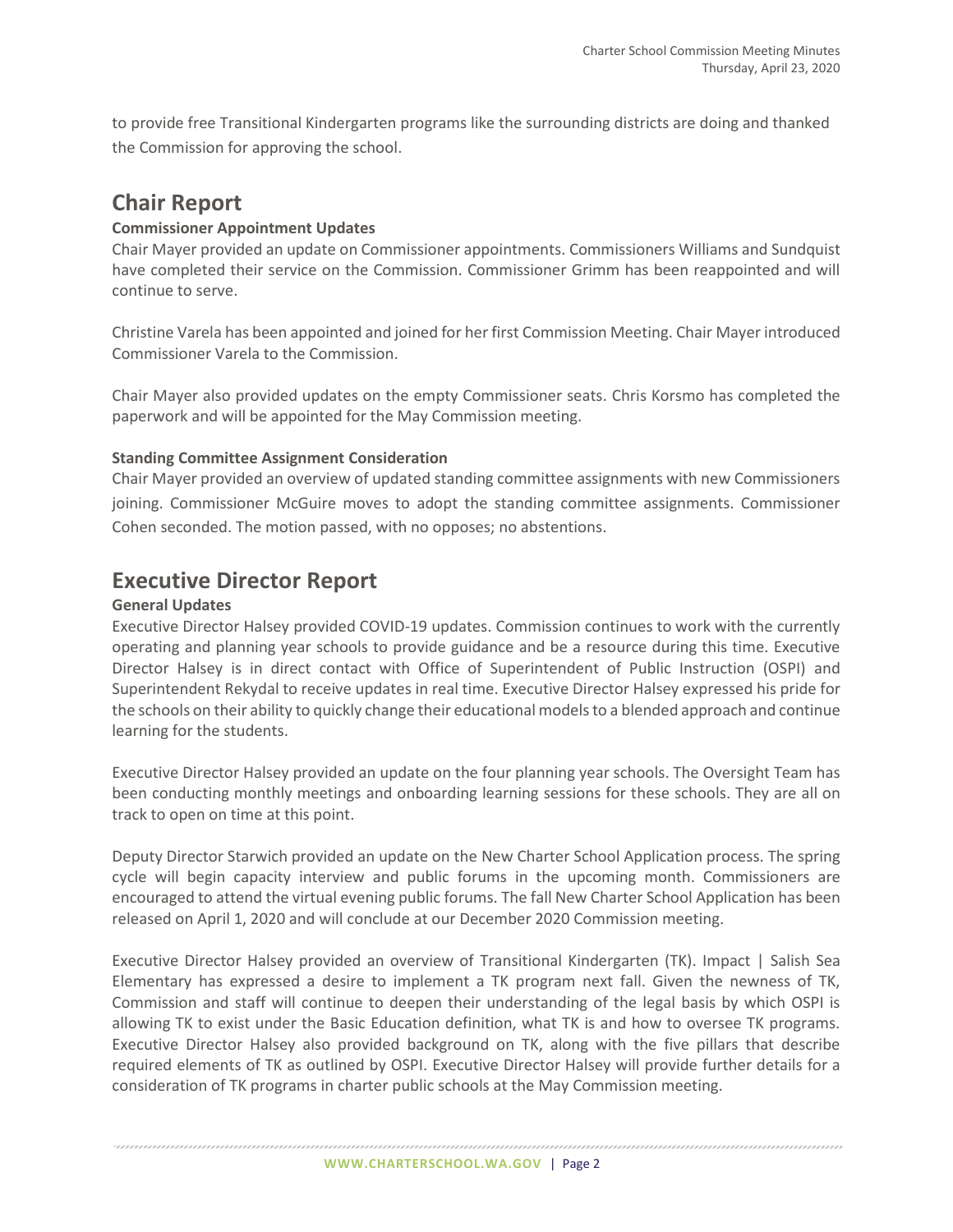Executive Director Halsey provided an update on the Summit Public Schools Washington Special Education Enforcement Action. Based upon an outside investigation and Summit's response to the Notice of Perceived Problems, corrective action was issued on February 28, 2020 for being out of compliance with the Individuals with Disabilities Act (IDEA) and Free Appropriate Public Education (FAPE). Summit will provide a response and plan to remedy and prevent future violations. Executive Director Halsey will provide further details at the May Commission meeting.

Executive Director Halsey provided an update on the commissioned Oversight Audit report which was to ascertain the extent to which Commission charter school oversight processes are scalable and robust enough to support schools to course correct. Further work on these recommendations will be done at the standing committee level.

# **Charter School Performance Update**

Lyria Boast of Public Impact provided an overview of the 2018-19 Academic Performance Framework Reports and performance.

Executive Director Halsey provided an overview of the 2017-18 Organizational Performance Framework Reports and performance.

# **Charter Contract Renewal Updates and Discussion**

Executive Director Halsey provided an update on the four authorized charter schools who are eligible for renewal; Rainier Prep, Summit: Olympus, Summit: Sierra and Spokane International Academy. Commission staff have been in collaboration with Washington State Charter Schools Association (Wa Charters), Spokane Public Schools and have contracted with consultants in the development of the renewal process, timeline and explicit renewal criteria. Executive Director Halsey reviewed the renewal criteria and engaged in discussion with the Commission for feedback and will further develop for consideration at the May Commission meeting.

### **New School Application Updates**

Deputy Director Starwich provided an update on the Public Forums for this current New School Application cycle. Due to the COVID-19 circumstances, all public forums will be hosted virtually, with a question and answer period with the applicant.

# **2020 Legislative Session Outcomes, Learnings and 2021 Planning**

Commissioner Cohen provided a brief 2020 legislative session outcome along with the draft priorities for 2021 legislative session. The draft priorities include:

- Commission budget and staffing increase
- Extending the charter school authorizing window
- Fiscal resources for the schools

Jennifer Ziegler, legislative consultant provided an overview of the legislative landscape for the 2021 session.